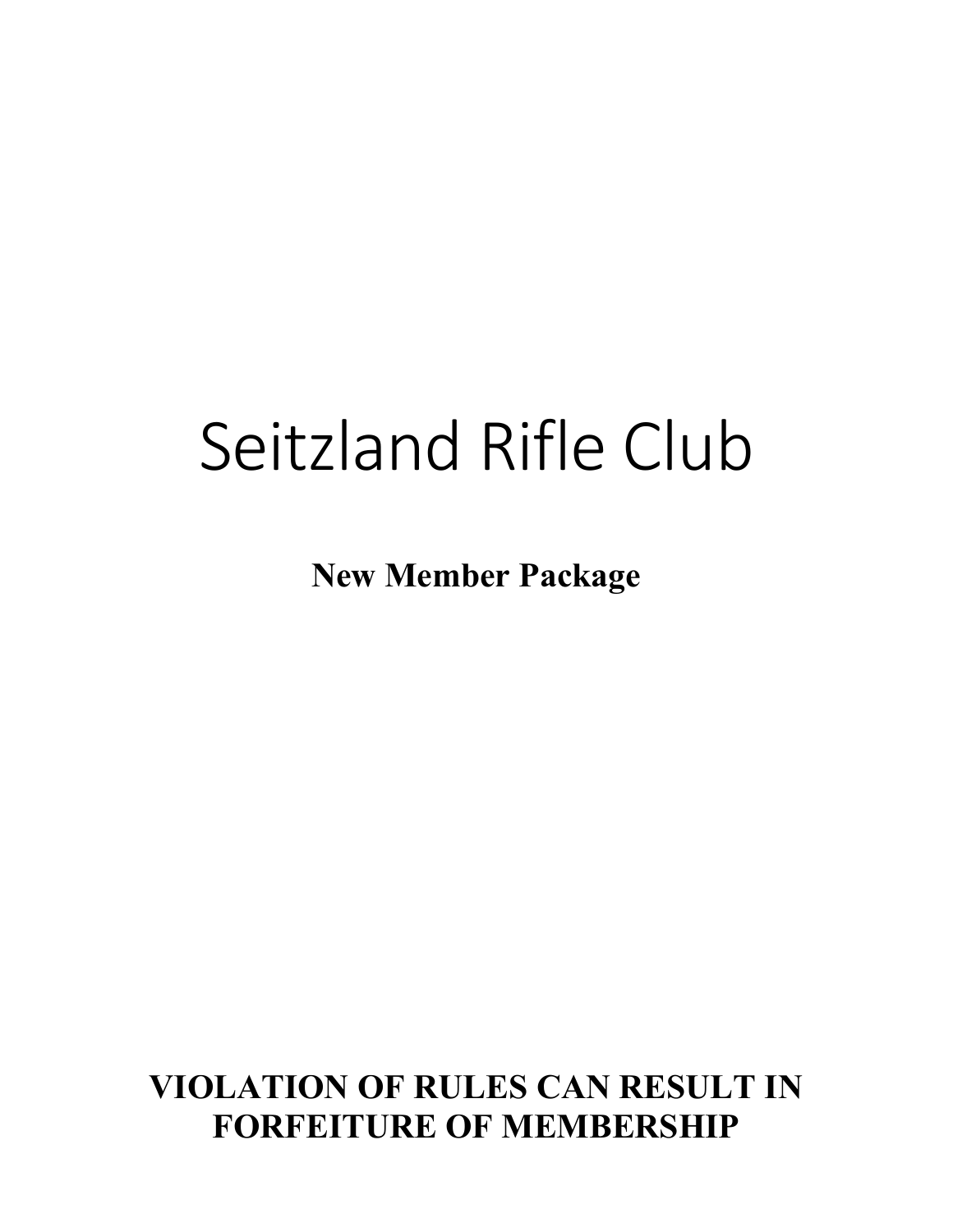# Table of Contents

| <b>GENERAL RANGE RULES</b>                                            | 3                       |
|-----------------------------------------------------------------------|-------------------------|
| <b>GENERAL</b>                                                        | $\overline{\mathbf{4}}$ |
| <b>MEMBERSHIP</b>                                                     | 5                       |
| <b>ACTIVITIES</b>                                                     | 6                       |
| <b>RANGE LAYOUT</b>                                                   | $\overline{7}$          |
| <b>SMALL BORE RIFLE RANGE - OUTDOOR</b>                               | 8                       |
| <b>SMALL BORE RIFLE RANGE - INDOOR</b>                                | $\bf 8$                 |
| <b>HIGH POWER RANGE</b>                                               | 8                       |
| <b>CONCRETE BENCHES</b>                                               | 9                       |
| PISTOL SILHOUETTE RANGE                                               | 9                       |
| <b>IMPORTANT REMINDERS</b>                                            | 10                      |
| <b>Definitions</b>                                                    | 10                      |
| SEITZLAND RIFLE CLUB MEMBERSHIP FEES                                  | 11                      |
| Individual                                                            | 11                      |
| <b>Married Couple</b>                                                 | 11                      |
| <b>Children of Married Couple</b>                                     | 11                      |
| <b>Junior Shooters</b>                                                | 11                      |
| <b>Non-Traditional Members</b>                                        | 11                      |
| <b>SHOOTING RANGE RULES</b>                                           | 12                      |
| <b>RANGE PRECAUTIONS</b>                                              | 12                      |
| DONATIONS TO THE SEITZLAND RIFLE CLUB & SEITZLAND JUNIOR RIFLE LEAGUE | 11                      |
| SEITZLAND RIFLE CLUB NEW MEMBER TIME RECORD                           | 13<br>$\overline{2}$    |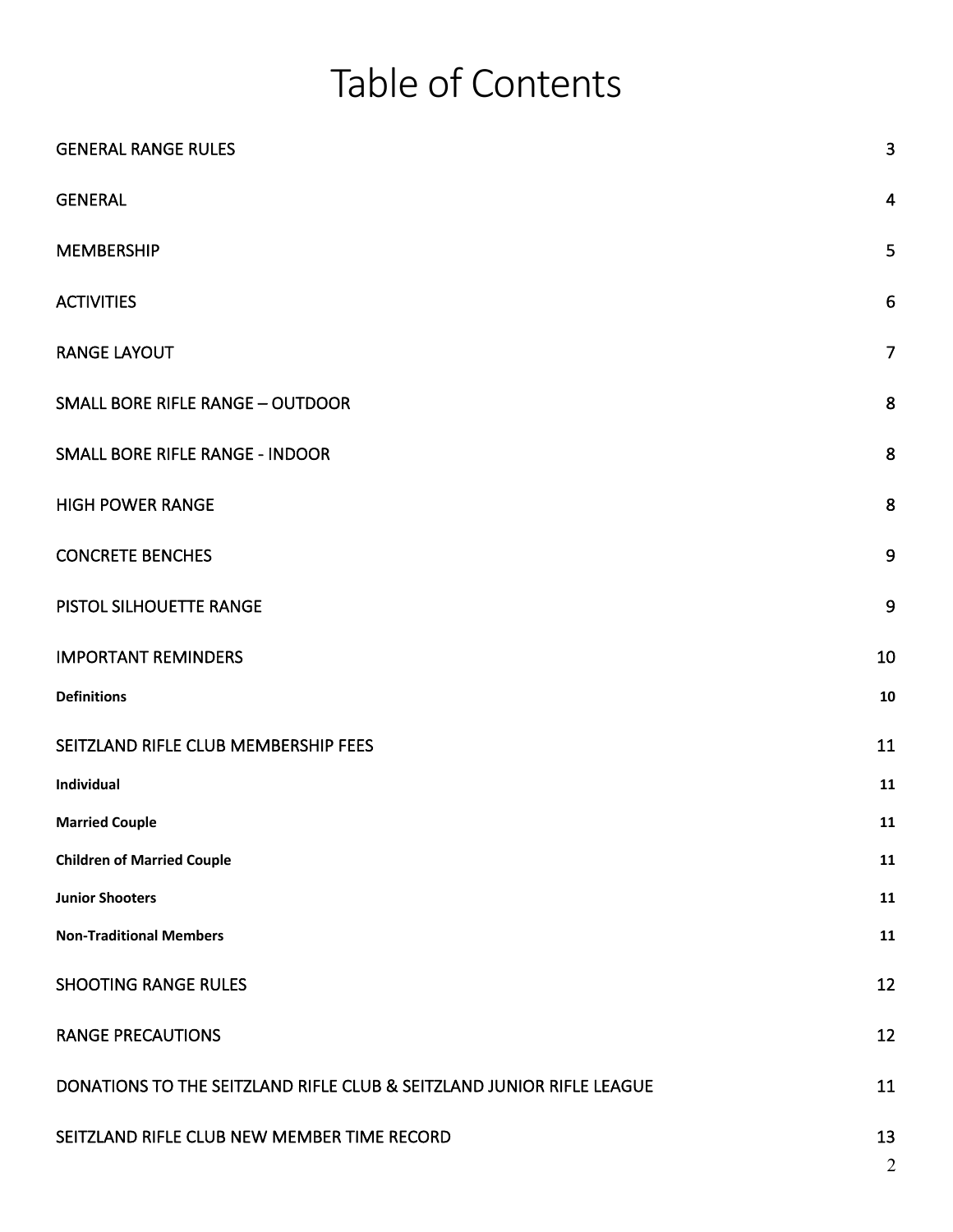# GENERAL RANGE RULES

- 1. Safety with courtesy on the range is the first priority. Always check for a displayed range flag before shooting, even if no cars are visible on the property.
- 2. Display your membership I.D. (Membership credentials must be shown upon request of any other club member.)
- 3. No Firing **Before 8:30 AM or after Dusk;** except for Smallbore Committee scheduled **smallbore rifle matches** (moonlight shoots). No exceptions.
- 4. All bullets MUST impact in the backstop. Indiscriminate burst fire is not permitted. DO NOT PLACE TARGETS AT GROUND LEVEL. DO NOT SHOOT AT TARGETS ON THE GROUND. THE PURPOSE OF THIS RULE IS TO AVOID RICOCHETS.
- 5. Only paper, silhouette, gong, or clay targets will be used on the ranges. Paper targets will be placed on wooden target frames. Clay targets are not to be placed on the 50 and 100 yard rifle cross arms. Graphic human silhouette targets, cans, bottles and other containers are not permitted.
- **6.** All firing lines will be secured with a cease-fire and a red range flag displayed before shooters go forward to change targets. **Do not handle firearms when a cease-fire is in effect, when the range is cold.**
- 7. All shooting will be done from the firing line.
- 8. Only straight wall and approved bottleneck cartridges may be fired at the steel silhouette targets.
- **9.** Fully automatic fire and indiscriminate burst firing is **prohibited.**
- 10. Rapid-fire must be part of a recognized course of fire (matches only) and must **not** be indiscriminate.
- 11. All used targets, brass, trash, etc., must be removed from the range. Take it with you.
- 12. Only members and up to three supervised guests per member are permitted on the range except for scheduled functions. Guests may come as a one-day member at a day rate of \$5.00 per guest.
- 13. Junior members must be accompanied by a senior member.
- 14. Shotgun shooting is permitted in the concrete sighting bench area only, using only rifled slugs. Place 50 yd. targets as high on the target frame as possible to limit damage to the 100 yd target cross arm.
- 15. Hearing and eye protection should be used when firing.
- 16. **NO HUNTING** permitted on club property.
- 17. Rapid fire shooting must be limited to matches or practice for a recognized match course of fire.
- 18. Indiscriminate rapid fire and devices which simulate full automatic fire, such as bump stocks, are prohibited.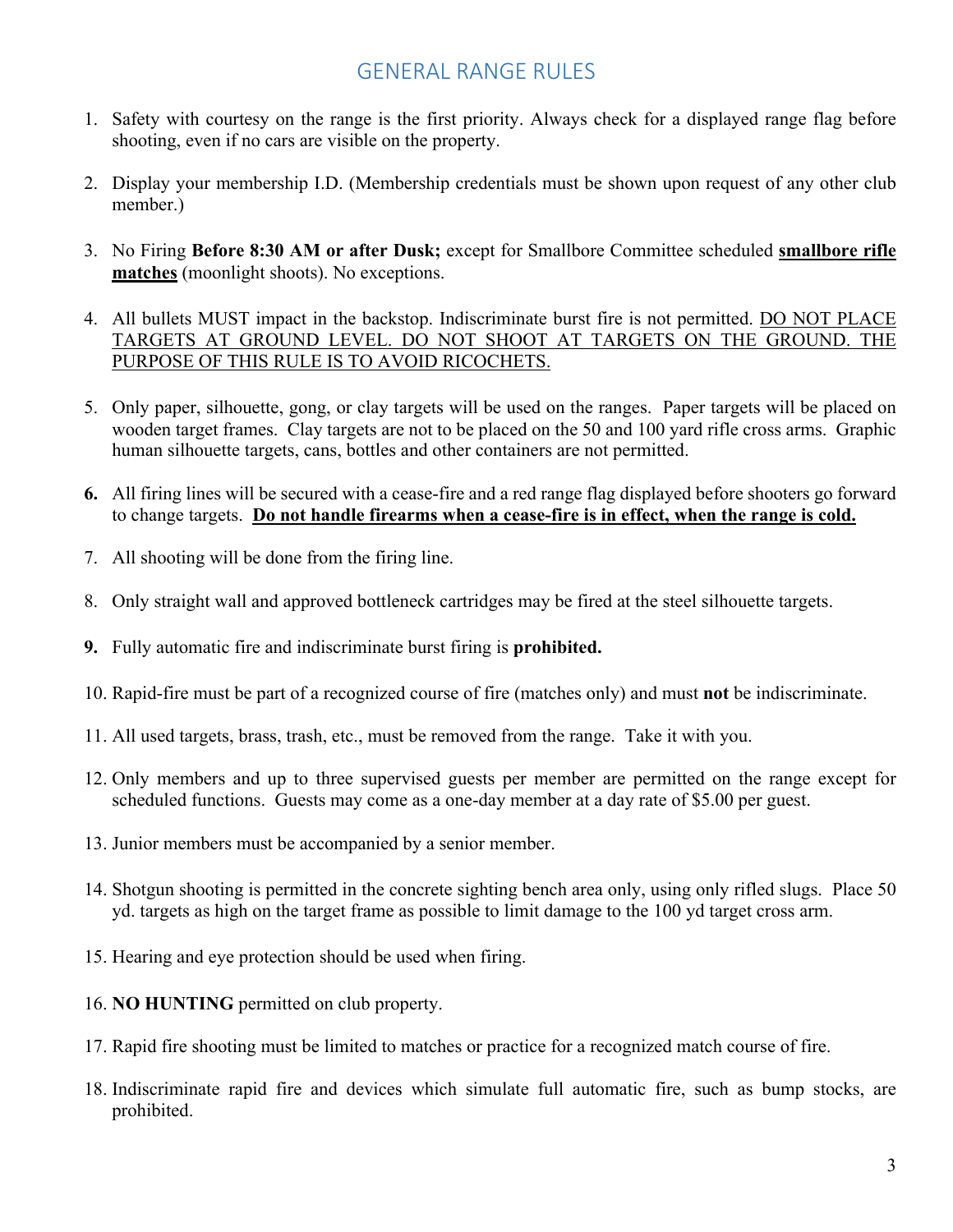#### GENERAL INFORMATION

Seitzland Rifle Club offers opportunities to enjoy many of the shooting sports. This booklet is intended to provide an overview of what is available to members and their guests. It also provides a single source for the rules, traditions, safety provisions, and resources of the club.

Ranges are available for high power rifle, small bore rifle, rifle and pistol silhouette, and informal shotgun shooting. The club is affiliated with the National Rifle Association (NRA), the Pennsylvania Rifle and Pistol Association (PRPA), and the Civilian Marksmanship Program (CMP). NRA registered and approved tournaments are scheduled throughout the year in small bore rifle and pistol silhouette. CMP sanctioned high power matches are also held throughout the year.

When the club was founded more than fifty years ago, the primary objective was "The encouragement of organized rifle shooting, a better knowledge of the safe handling and proper care of firearms, as well as improved marksmanship." These goals remain primary today. We all enjoy "plinking", but there is more to be enjoyed in shooting than just expending ammunition. Random shooting without regard to score or group size is discouraged. For this reason, all members are encouraged to participate in organized competitions and training sessions. Volunteers are always needed to help with competitions and other events.

All of the ranges, except for the sighting range with concrete benches, are used for registered tournaments, so it is important that they be maintained in first-class condition. If you cause damage or observe damage by others, please repair the damage or promptly report the damage to a club officer and always report offenders who damage club facilities to a club officer.

# **VIOLATION OF RULES CAN RESULT IN FORFEITURE OF MEMBERSHIP**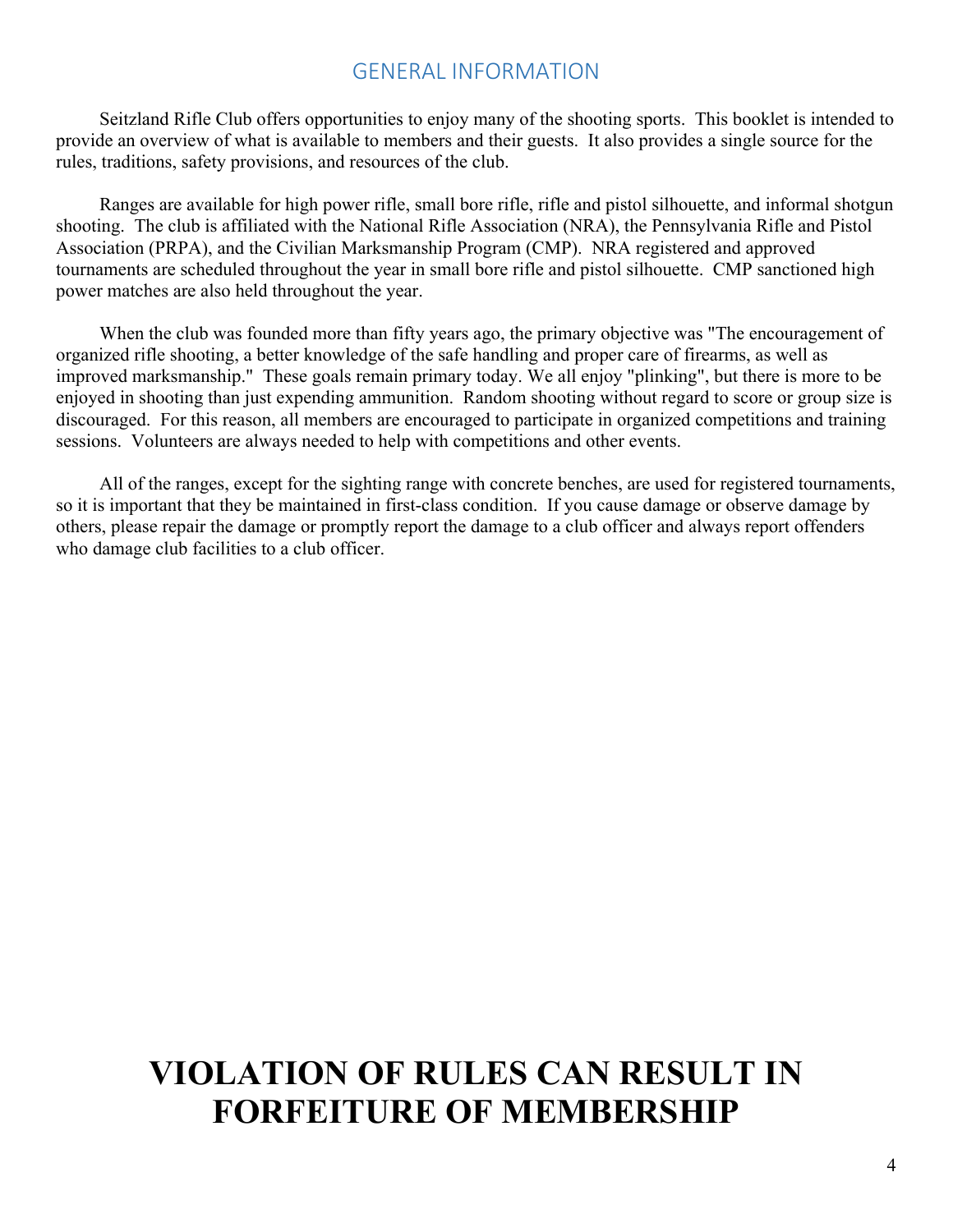### MEMBERSHIP

Club meetings are held on the first Tuesday of each month starting at 7:00 P.M. Our December meeting is held on the third Sunday starting at 1:00 P.M. Officers for the coming year are elected at this December meeting.

All new memberships are conditional for the first two years during which time eight (8) hours of work per year, for each of the two years of conditional membership, must be performed (16 hours total). This work time does include club scheduled workdays and also includes scoring, kitchen, target pit duty, etc. at club matches.

The current initiation fee is \$75.00. Current Annual dues are \$100.00 Juniors' membership are \$25.00 per year. All dues are subject to change by the Executive committee on a yearly basis and should be verified with the membership secretary.

Payment of dues is the responsibility of each club member and is due by the December meeting for the following year. Any renewals after this deadline will be assessed the initiation fee in addition to the dues.

Sponsors of new members are responsible for that new member's conduct and range safety education. A sponsor's continued membership in the club could be terminated, along with the new member, if that new member demonstrates unsatisfactory conduct and/or range safety procedures. We want to make sure that new members feel welcome and safe.

All members must show proof of current membership in the National Rifle Association in order to maintain membership in the Seitzland Rifle Club. Please provide a photocopy of your current NRA membership card or address label from an NRA magazine when submitting payment for the annual dues.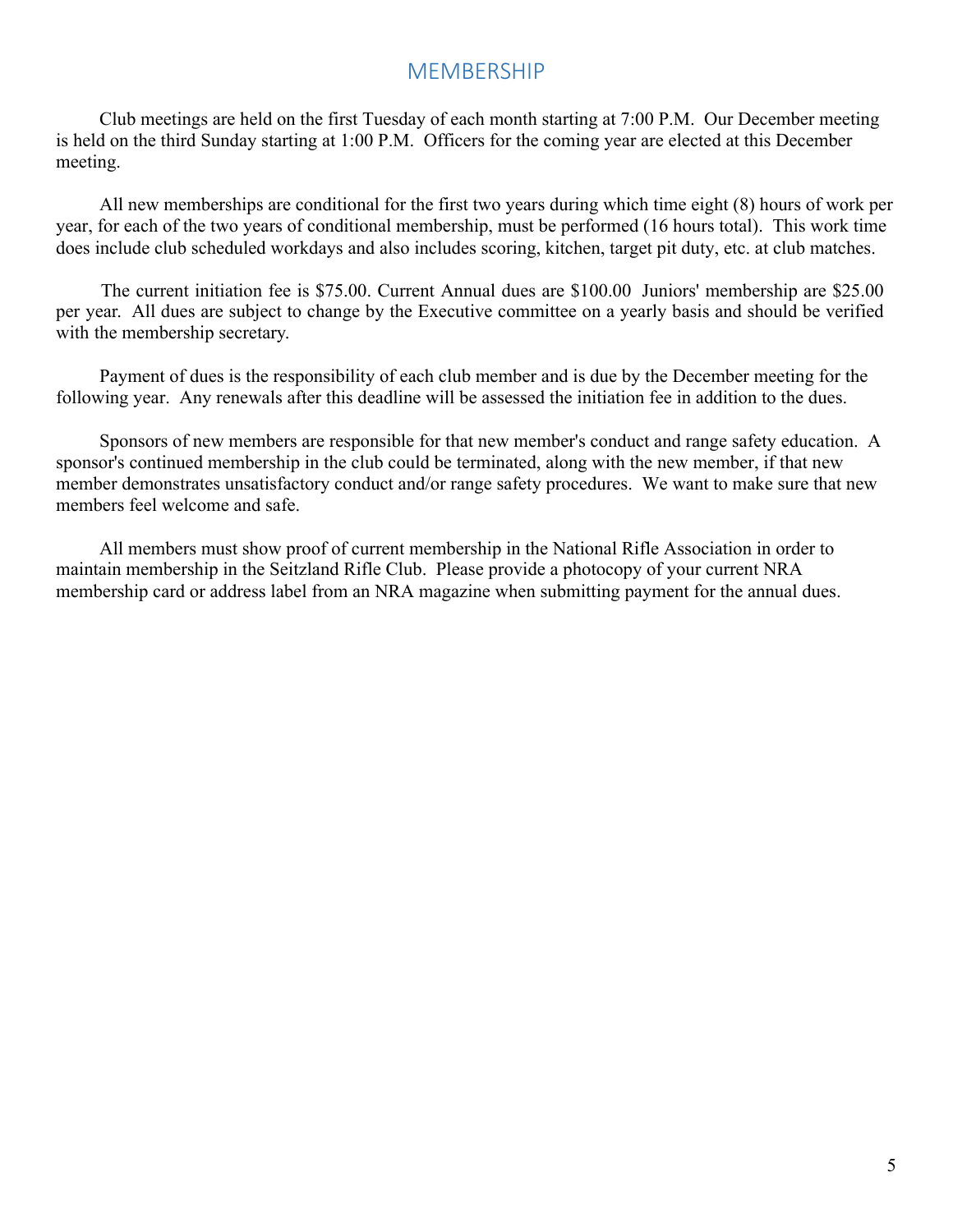# **ACTIVITIES**

An activity schedule is published and sent to each member at the beginning of each year. It is also published online at https://www.seitzlandrifleclub.org/schedule

Workdays are held each year. Members are encouraged to lend a hand with maintenance and up-keep of our ranges. When a large number of members are on hand, the "work day" actually consists of 3 or 4 hours. These workdays keep the costs of our dues to a minimum. These workdays do count toward a new members' 8 hour/year total.

An annual Crab Feast takes place each August or September and should be enjoyed by all members, their family and friends. Shooting is prohibited on all ranges during this event.

When formal shooting events are scheduled for one of the outdoor ranges, all other outdoor ranges are closed. If a competition is taking place when you arrive, you may take part in the contest, help with the match, or watch. Most experienced shooters welcome a chance to help new shooters, so please do not leave if you do not know what is going on.

When an instructor/member is utilizing the range, all members have access to the unused areas of the firing line. The instructor will work with the members to provide cease fires so that targets can be placed down range.

In order to ensure that shooting activities can take place without interference, the following schedule will apply:

- Outdoor: Summer
	- o Tuesday evening: Pistol shooting
	- o Wednesday evening: Small bore rifle shooting
	- o Thursday evening: High power rifle shooting
	- o Friday evening: Smallbore moonlight matches (see website for schedule)
- Indoor: Winter
	- o Monday, Tuesday & Thursday: Junior Smallbore Rifle
	- o Wednesday: Adult Smallbore Rifle
	- o Friday: Smallbore Rifle League Matches

On outdoor evenings, all other ranges are closed except the scheduled discipline's range. Other shooters may be welcome during these days at the discretion of the scheduled disciplines range officer (smallbore does not allow other shooters on Wednesdays as they are competition practice nights), but please defer to the targetchanging schedule of those whose day it is.

Wear hearing and eye protection whenever you are on or near a range where firing is taking place.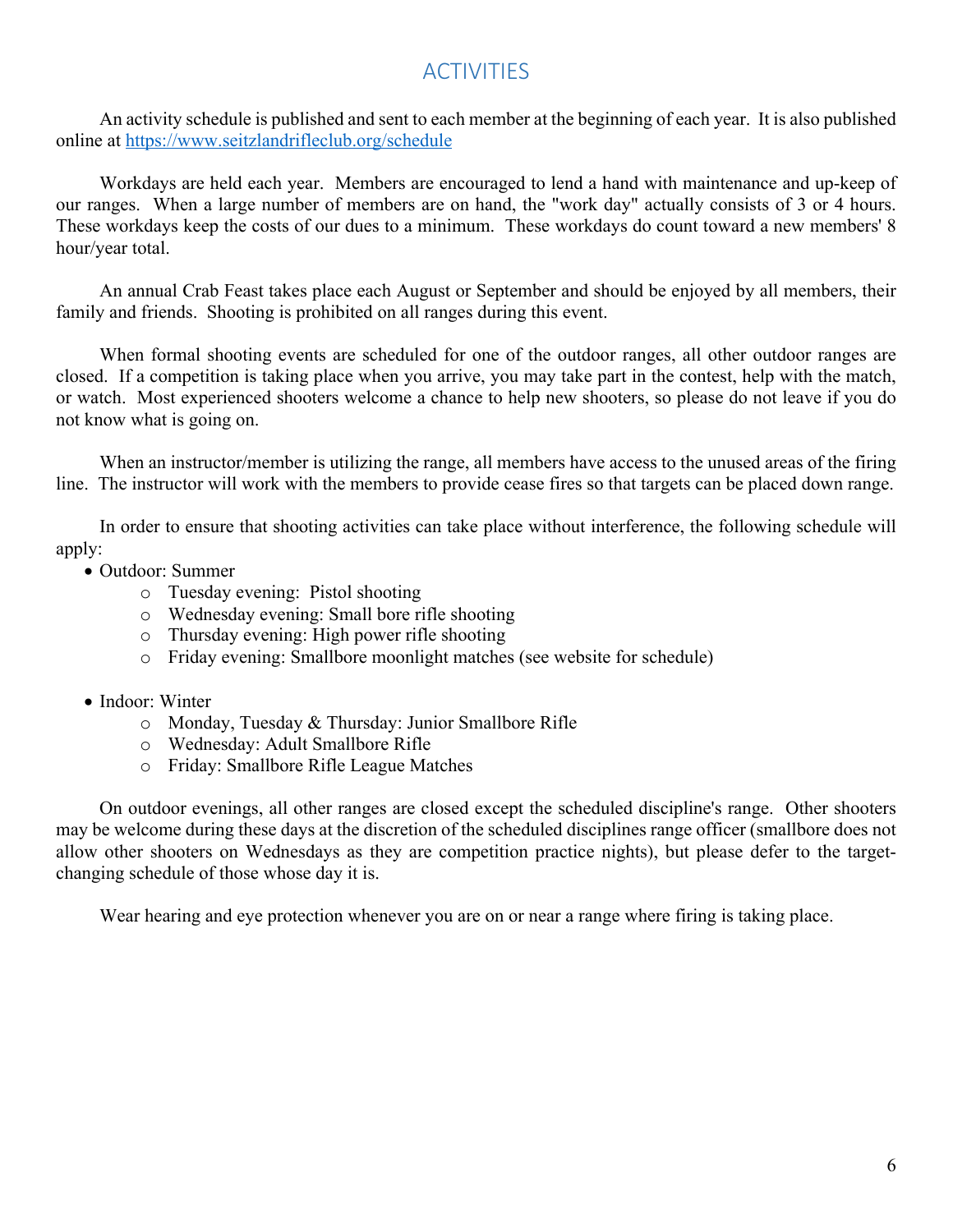# RANGE LAYOUT

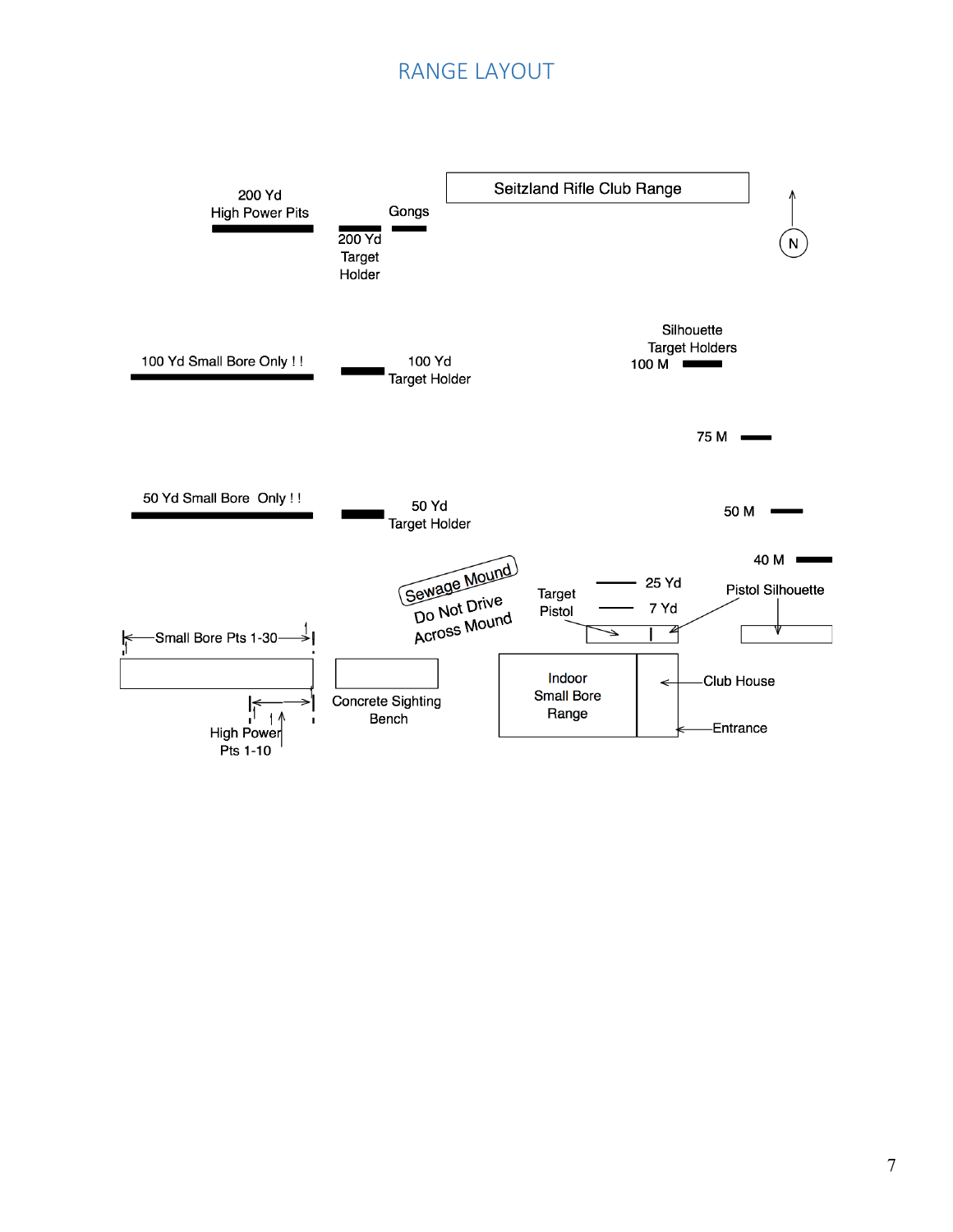### SMALL BORE RIFLE RANGE – OUTDOOR

Our covered, thirty-point small bore rifle range is the site of prone rifle matches. This range is located at the extreme western portion of our property. Members are welcome to practice and compete on this range using only .22-rim fire standard velocity ammunition. All other types of ammunition are prohibited on this range.

Target frames are kept under the roof. These frames should be mounted only on the metal pipe supports provided at 50 yards and 100 yards. The tables on this range are for equipment-use only and are not to be used as bench rests for sighting in small bore or high-power rifles. All sighting-in will be done at the **Concrete Benches**.

#### SMALL BORE RIFLE RANGE - INDOOR

Our club is a member of the Inter-County Rifle League, which holds matches from September through March. Any member can compete in these matches or practice on this range on the small bore practice nights.

Only .22 cal. rim fire standard velocity ammunition is permitted for use on the indoor range. This ammunition can only be fired in the aimed, slow fire mode - no rapid fire or plinking.

#### **All firearms must be singly loaded and fired. No loading of magazines. Hang targets so that bullets will not strike the frame. All firing is done from the 50-foot line for .22 rifle and the 10 meter line for air rifle.**

#### HIGH POWER RANGE

There are 10 covered firing points on our 200-yard high power range, used for a number of matches each year. The high power and outdoor small-bore ranges share the same covered firing points. Shooting is done only from the right side of the small-bore range on the points designated with orange numbers. All members are welcome to use this range for practice and competition.

The 200-yard pits have movable targets, which will be the only target facilities used when shooting high power on this range. This will ensure that bullets strike the impact area. Fire only on targets affixed to the center of the 200-yard frames. Use only one target per frame. Firing to any other location may result in bullets escaping the intended impact area. **Do not shoot on targets hung at the 50 and 100-yard small bore pipe frames**. Be sure to lower and secure target frames after firing is complete. Exposed frames can be damaged by other people shooting at the 100-yard small bore targets.

Club M-1 rifles are available to club members for their use in high power competition and practice.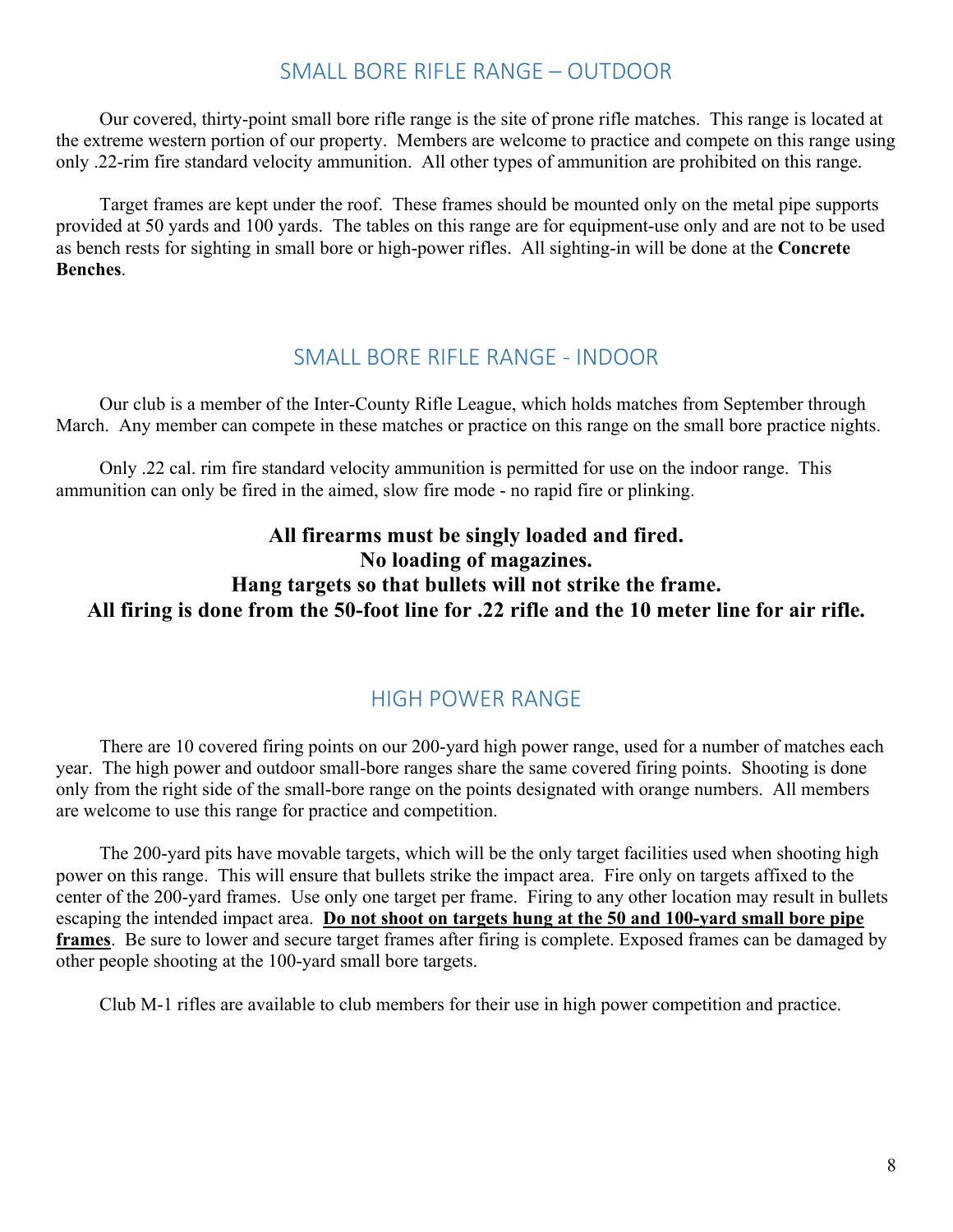# CONCRETE BENCHES

These are firm concrete benches for sighting in purposes. These benches are the only location to be used for sighting in all rifles and pistols.

Target frames are to be placed on target holders at 50, 100, and 200 yards. The target frames are found under the roof. Please do not shoot into the target frames or target holders because the target holders and frames are subject to considerable damage. It is a good idea to come prepared to do minor carpentry when you shoot from the benches. Please repair any damage you do to the target holders, and if you make a frame unusable, it is suggested you take it home and use it as a model for the replacement frame.

### PISTOL SILHOUETTE RANGE

Planned matches are held each month throughout the year. Check calendar for match dates. Match registration is at 8:30 A.M. Both .22 and center fire handguns are used.

Only firearms using straight walled cases may be used on this range. The exception is .22 rim fire rifles.

Practice metal silhouette targets can be found in barrels at each range; chickens at 40 meters, pigs at 50 meters, turkeys at 75 meters, and rams at 100 meters.

Wooden frames are to be used for paper targets. These can be found overhead in the range cover.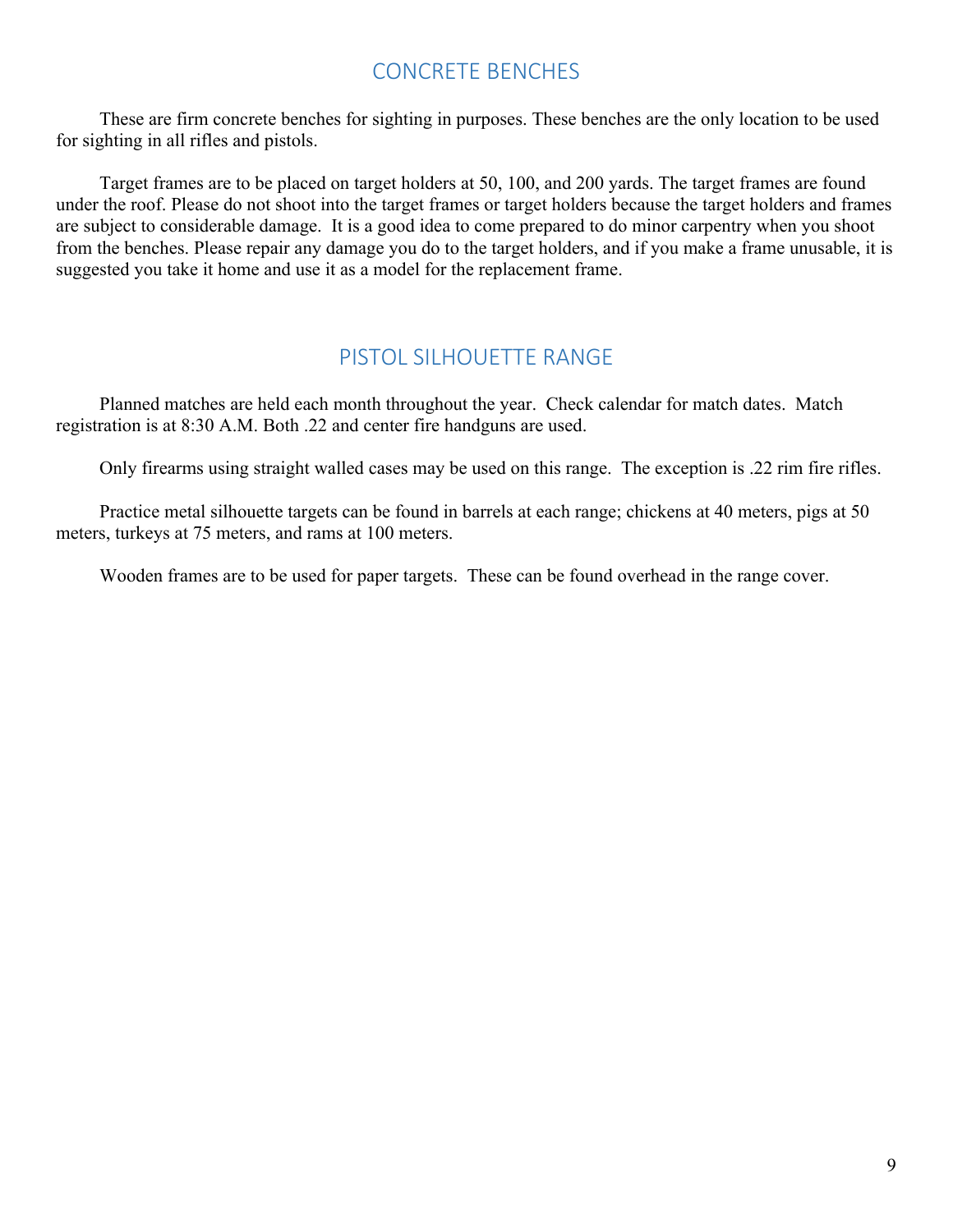# IMPORTANT REMINDERS

- Take your trash with you.
- Pickup your brass.
- Leave the firing line and the range clean.
- If you are the last out, be sure to turn off the lights, make sure the wood stove is closed and the gate is locked.
- All bullets must impact the berms.
- Hang targets so bullets do not impact the wood of the target frame.
- All firing is done only from the firing line.

### Definitions

- Target Frame:
	- o Wood and cardboard frames for mounting targets. These are typically considered consumables.
- Target Frame Holders:
	- o In-ground supports for target frames.
	- o Not to be used to support clay pigeons, balloons, etc.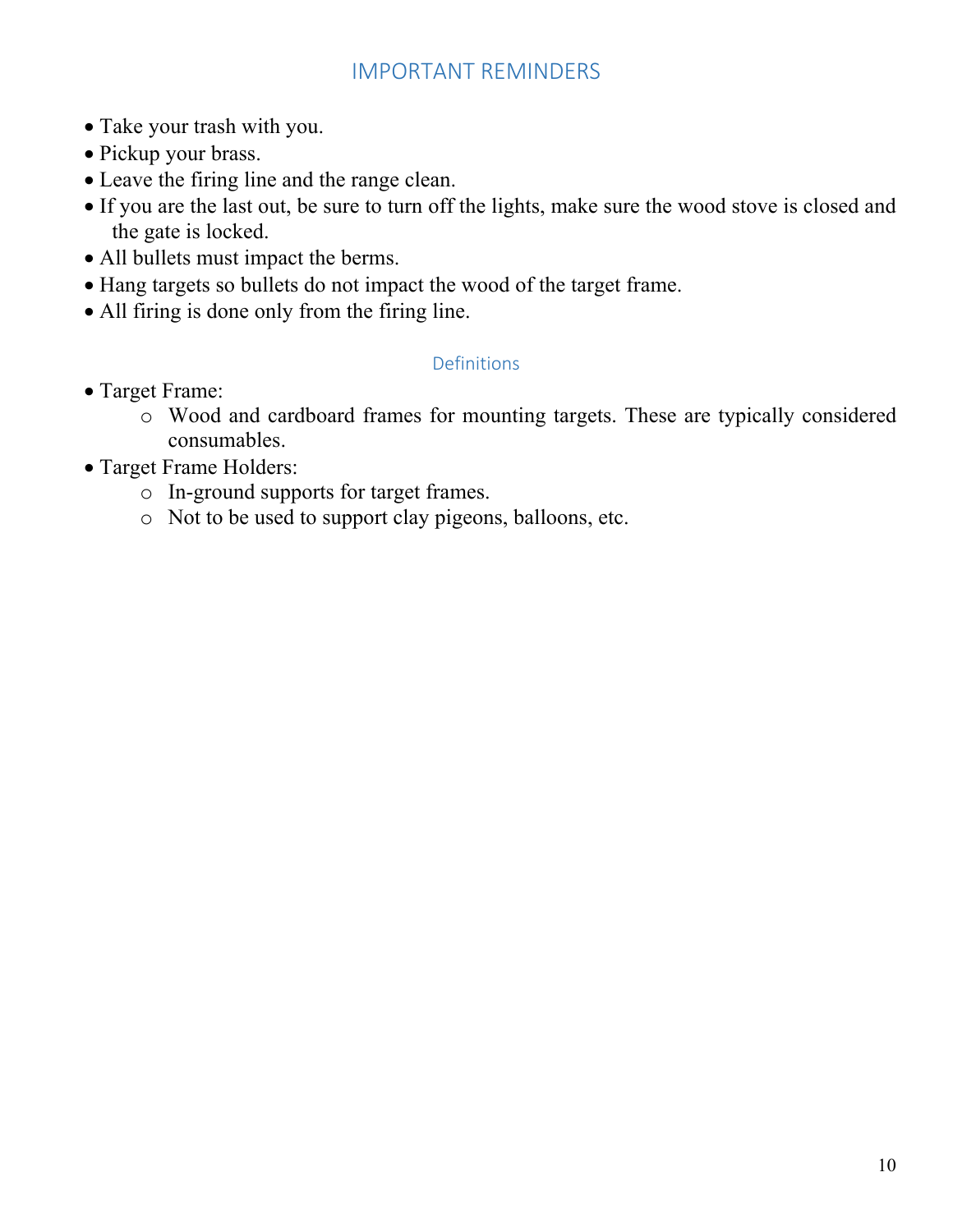# SEITZLAND RIFLE CLUB MEMBERSHIP FFES

#### Individual

- Initiation Fee \$75.00
- Annual Membership Fee \$100.00
- Age 18 and up, not living at home and going to school

Married Couple (Cohabitation couple are considered individual members)

- \$200.00 includes initiation
- \$125.00 annual membership

#### Children of Married Couple

- Included in \$200.00 initiation membership of parents
- Add \$15.00 annual membership for each child 17 or younger
- Add \$25.00 annual membership for each child 18 to 20, living at home and going to school

#### Junior Shooters

- No initiation fee
- \$25.00 annual membership for 17 or less years of age
- \$75.00 annual membership for 18 or above, with no initiation fee if leaving juniors

#### Non-Traditional Members

- **College Enrolled**
	- o Full Time college students do not need to maintain membership through the annual membership fees. When visiting the club, they may shoot by way of the daily guest fee of \$5.00 per day.
	- o Upon graduation, the adult may resume full time membership by attending orientation with no initiation fee and paying the annual adult membership fee of \$75.00 per year.
- **Members that become Active Military stationed outside of the area**
	- o These members do not need to maintain annual membership with the standard membership fee. They may shoot while visiting at the guest rate of \$5.00 per day.
	- o Upon separation from the military, the previous member may resume full time membership by attending orientation with no initiation fee and paying the annual adult membership fee of \$75.00 per year.

# DONATIONS TO THE SEITZLAND RIFLE CLUB & SEITZLAND JUNIOR RIFLE LEAGUE

- Donations are always appreciated to help the Seitzland Rifle Club reach its goals.
- Any donors, including individuals or businesses, must be informed of the following:
	- o **The Name of this organization is the Seitzland Rifle Club Inc. This rifle club is recognized by the Commonwealth of Pennsylvania as a non-profit (non-stock) business entity.**
	- o **The Seitzland Rifle Club is not a 501c (3) Tax Exempt entity under IRS statues.**
	- o **Donations are not deductible.**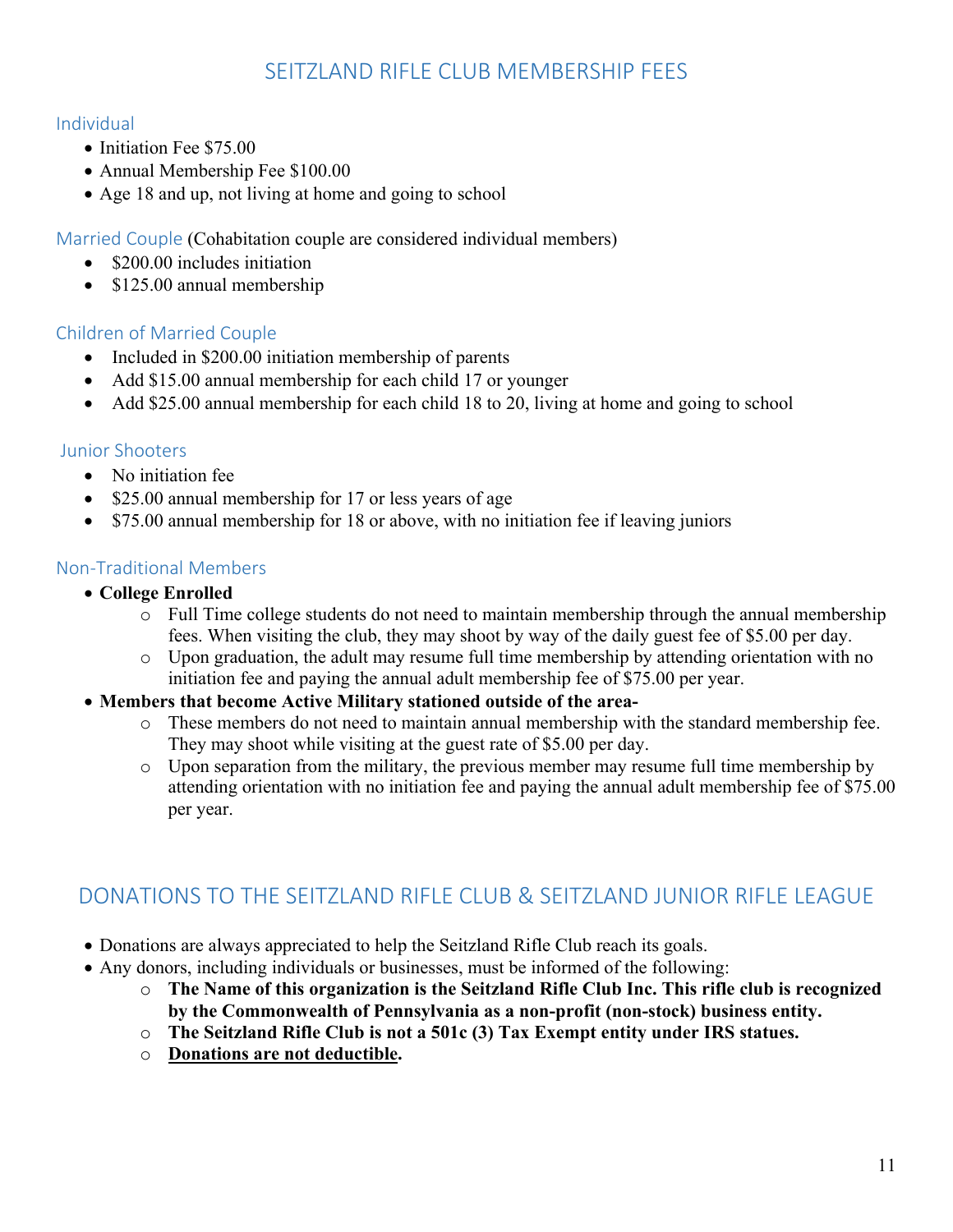# SHOOTING RANGE RUI FS

- •Always point the muzzle in a safe direction.
- •Assume every gun is loaded.
- •Keep your finger off the trigger until your sights are on the target.
- •Be sure of your target and what's beyond.
- •Know where others are at all times.
- •Keep the action open and the firearm unloaded, except when shooting. Use an open bolt indicator.
- •Wear ear protection. Eye protection is also recommended.
- •Know your firearm and ammunition.
- •Know and obey all range commands.
- •Carry only one caliber/gauge of ammunition at a time.
- •Don't mix alcohol or drugs with shooting.

### RANGE PRECAUTIONS

- **DO NOT PLACE TARGETS AT GROUND LEVEL. DO NOT SHOOT AT TARGETS ON THE GROUND. THE PURPOSE OF THIS RULE IS TO AVOID RICOCHETS.**
- Before going down range to replace targets, ALL shooting lines must cease-fire.
- Place the orange range flag on the pole in front of the firing line.
- **Do not handle** your guns at **anytime** while there is a cease fire, this includes packing up to leave. Inserted chamber flags are suggested at this time.
- Shooting cannot resume until all lines agree that it is safe and everybody is behind the firing lines. Remove the orange range flag.
- All targets and brass must be picked up and removed from the range. If you brought it with you, take it home.

# **VIOLATION OF RULES CAN RESULT IN FORFEITURE OF MEMBERSHIP**